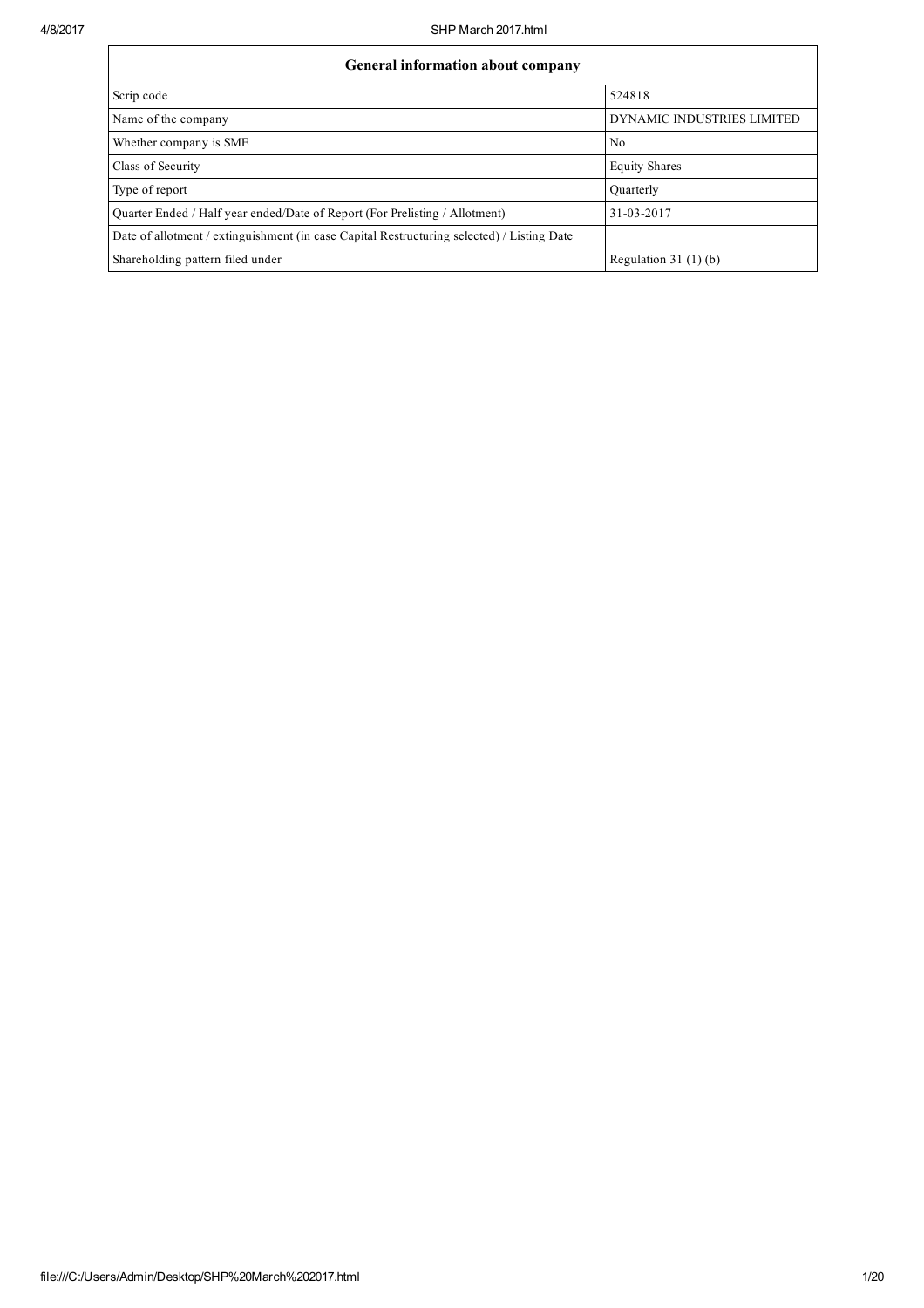| Sr. No. | <b>Particular</b>                                                                      | Yes/No         |
|---------|----------------------------------------------------------------------------------------|----------------|
|         | Whether the Listed Entity has issued any partly paid up shares?                        | N <sub>0</sub> |
|         | Whether the Listed Entity has issued any Convertible Securities?                       | N <sub>0</sub> |
|         | Whether the Listed Entity has issued any Warrants?                                     | N <sub>0</sub> |
|         | Whether the Listed Entity has any shares against which depository receipts are issued? | No.            |
|         | Whether the Listed Entity has any shares in locked-in?                                 | N <sub>0</sub> |
| 6       | Whether any shares held by promoters are pledge or otherwise encumbered?               | N <sub>0</sub> |
|         | Whether company has equity shares with differential voting rights?                     | No             |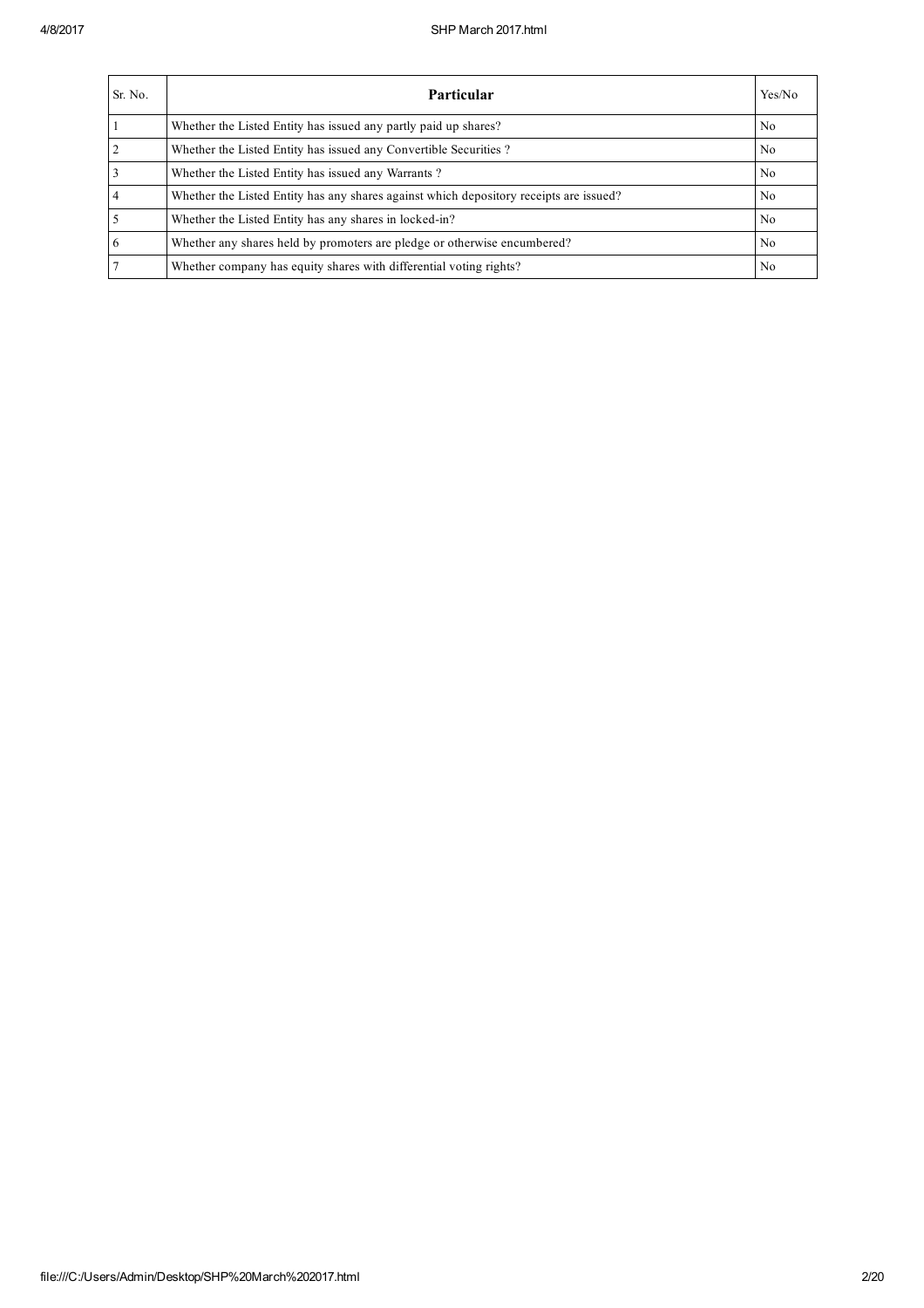|                 | Table I - Summary Statement holding of specified securities |                                                                                                       |                                   |                         |                          |                          |                                                             |                                                                  |  |         |                      |
|-----------------|-------------------------------------------------------------|-------------------------------------------------------------------------------------------------------|-----------------------------------|-------------------------|--------------------------|--------------------------|-------------------------------------------------------------|------------------------------------------------------------------|--|---------|----------------------|
|                 | Category                                                    |                                                                                                       | No. of                            | No. Of<br>Partly        | No. Of<br>shares         | Total nos.               | Shareholding as a<br>$%$ of total no. of<br>per SCRR, 1957) | Number of Voting Rights held in<br>each class of securities (IX) |  |         |                      |
| Category<br>(1) | of<br>shareholder                                           | Nos. Of<br>shareholders<br>(III)                                                                      | fully paid<br>up equity<br>shares | paid-up<br>equity       | underlying<br>Depository | held (VII)<br>$= (IV) +$ |                                                             | shares<br>shares (calculated as<br>No of Voting (XIV)<br>Rights  |  |         | Total as a<br>$%$ of |
|                 | (II)                                                        | Receipts<br>(VIII) As a % of<br>shares<br>held (IV)<br>$(V)+(VI)$<br>$(A+B+C2)$<br>held $(V)$<br>(VI) |                                   | <b>Class</b><br>eg: $X$ | Class<br>eg:y            | Total                    | $(A+B+C)$                                                   |                                                                  |  |         |                      |
| (A)             | Promoter<br>&<br>Promoter<br>Group                          | 11                                                                                                    | 1513304                           |                         |                          | 1513304                  | 49.97                                                       | 1513304                                                          |  | 1513304 | 49.97                |
| (B)             | Public                                                      | 2697                                                                                                  | 1515196                           |                         |                          | 1515196                  | 50.03                                                       | 1515196                                                          |  | 1515196 | 50.03                |
| (C)             | Non<br>Promoter-<br>Non Public                              |                                                                                                       |                                   |                         |                          |                          |                                                             |                                                                  |  |         |                      |
| (C1)            | <b>Shares</b><br>underlying<br><b>DRs</b>                   |                                                                                                       |                                   |                         |                          |                          |                                                             |                                                                  |  |         |                      |
| (C2)            | Shares held<br>by<br>Employee<br>Trusts                     |                                                                                                       |                                   |                         |                          |                          |                                                             |                                                                  |  |         |                      |
|                 | Total                                                       | 2708                                                                                                  | 3028500                           |                         |                          | 3028500                  | 100                                                         | 3028500                                                          |  | 3028500 | 100                  |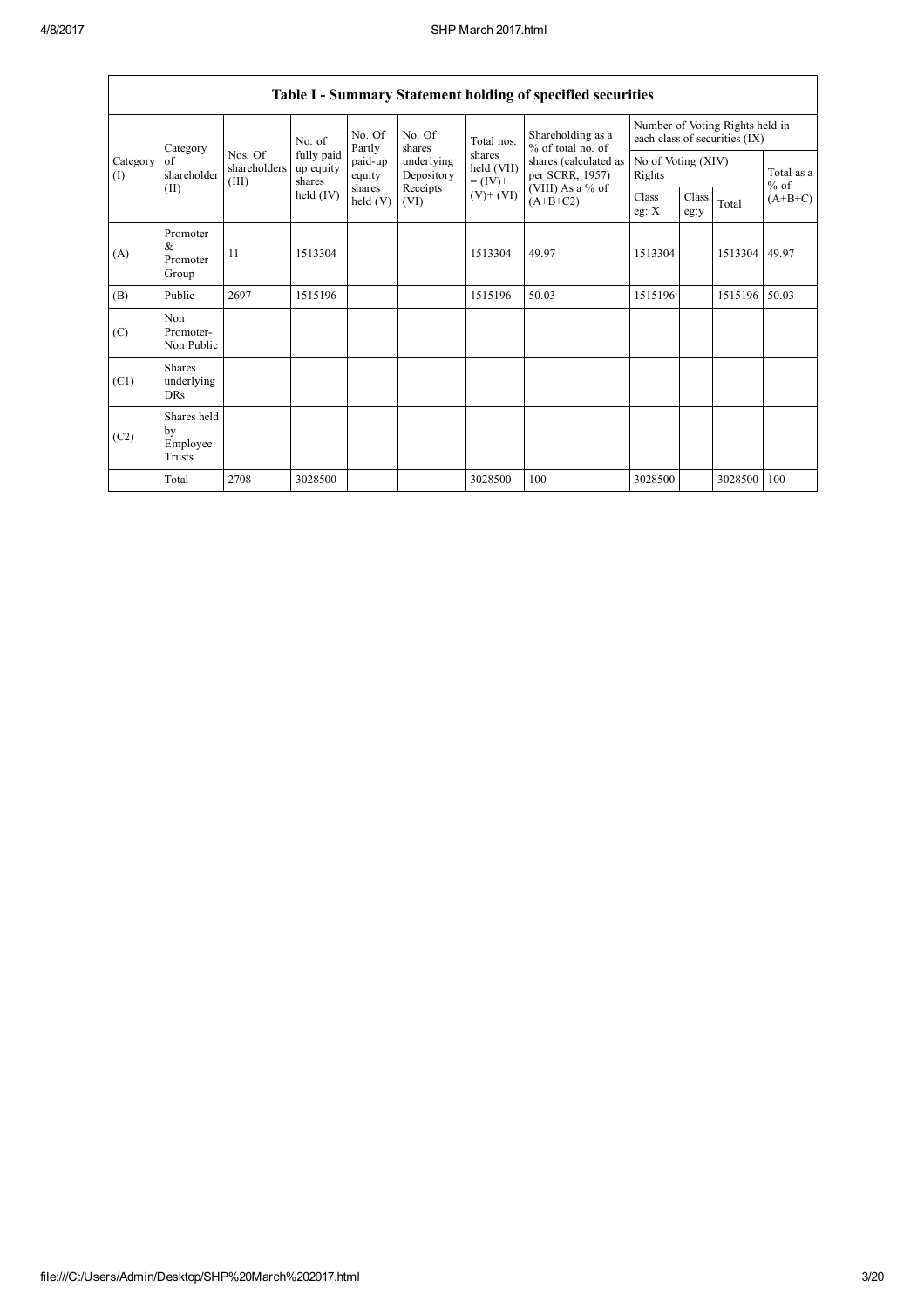|                            |                                           |                                                 |                                                           |                                                                                  | Table I - Summary Statement holding of specified securities                               |            |                                                                                 |            |                                                   |                                |
|----------------------------|-------------------------------------------|-------------------------------------------------|-----------------------------------------------------------|----------------------------------------------------------------------------------|-------------------------------------------------------------------------------------------|------------|---------------------------------------------------------------------------------|------------|---------------------------------------------------|--------------------------------|
| Category<br>of<br>Category | No. Of<br><b>Shares</b><br>Underlying     | No. of<br><b>Shares</b><br>Underlying           | No. Of Shares<br>Underlying<br>Outstanding<br>convertible | Shareholding, as a<br>% assuming full<br>conversion of<br>convertible securities | Number of<br>Locked in<br>shares (XII)                                                    |            | Number of<br><b>Shares</b><br>pledged or<br>otherwise<br>encumbered  <br>(XIII) |            | Number of<br>equity shares<br>held in             |                                |
| (1)                        | shareholder<br>(II)                       | Outstanding<br>convertible<br>securities<br>(X) | Outstanding<br>Warrants<br>$(X_i)$                        | securities and<br>No. Of<br>Warrants (Xi)<br>(a)                                 | (as a percentage of<br>diluted share capital)<br>$(XI)=(VII)+(X) As a$<br>% of $(A+B+C2)$ | No.<br>(a) | As a<br>$%$ of<br>total<br>Shares<br>held<br>(b)                                | No.<br>(a) | As a<br>$\%$ of<br>total<br>Shares<br>held<br>(b) | dematerialized<br>form $(XIV)$ |
| (A)                        | Promoter &<br>Promoter<br>Group           |                                                 |                                                           |                                                                                  | 49.97                                                                                     |            |                                                                                 |            |                                                   | 1513304                        |
| (B)                        | Public                                    |                                                 |                                                           |                                                                                  | 50.03                                                                                     |            |                                                                                 |            |                                                   | 1392645                        |
| (C)                        | Non<br>Promoter-<br>Non Public            |                                                 |                                                           |                                                                                  |                                                                                           |            |                                                                                 |            |                                                   |                                |
| (C1)                       | <b>Shares</b><br>underlying<br><b>DRs</b> |                                                 |                                                           |                                                                                  |                                                                                           |            |                                                                                 |            |                                                   |                                |
| (C2)                       | Shares held<br>by<br>Employee<br>Trusts   |                                                 |                                                           |                                                                                  |                                                                                           |            |                                                                                 |            |                                                   |                                |
|                            | Total                                     |                                                 |                                                           |                                                                                  | 100                                                                                       |            |                                                                                 |            |                                                   | 2905949                        |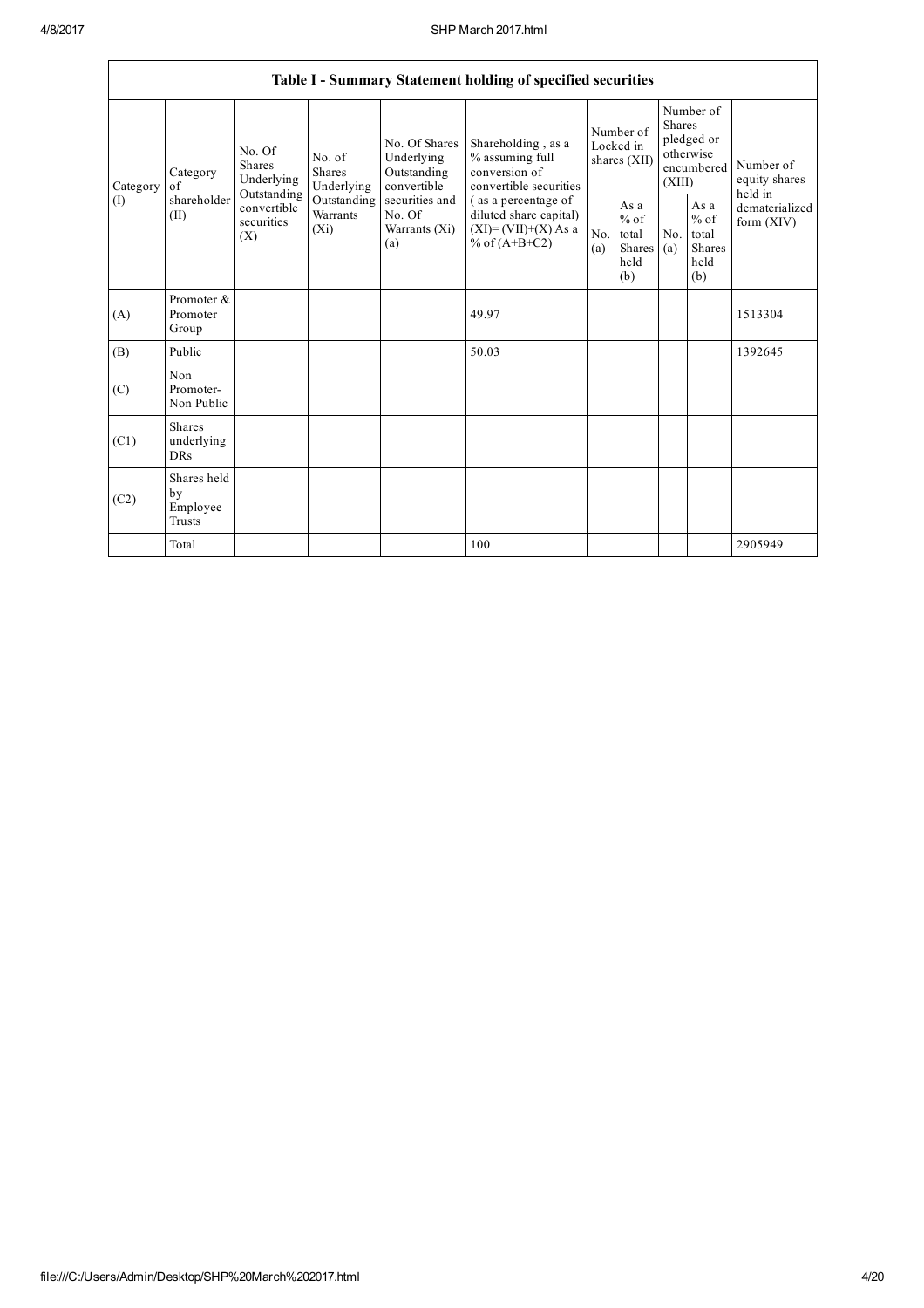$\mathsf{r}$ 

| Table II - Statement showing shareholding pattern of the Promoter and Promoter Group        |                                                                                                                     |                                  |                             |                       |                                                |                                        |                                                          |                              |               |                                                                  |                           |
|---------------------------------------------------------------------------------------------|---------------------------------------------------------------------------------------------------------------------|----------------------------------|-----------------------------|-----------------------|------------------------------------------------|----------------------------------------|----------------------------------------------------------|------------------------------|---------------|------------------------------------------------------------------|---------------------------|
|                                                                                             |                                                                                                                     |                                  | No. of<br>fully             | No. Of<br>Partly      | No. Of                                         | Total<br>nos.                          | Shareholding as<br>a % of total no.                      |                              |               | Number of Voting Rights held in<br>each class of securities (IX) |                           |
| Sr.                                                                                         | Category & Name<br>of the<br>Shareholders (I)                                                                       | Nos. Of<br>shareholders<br>(III) | paid up<br>equity<br>shares | paid-<br>up<br>equity | shares<br>underlying<br>Depository<br>Receipts | shares<br>held<br>$(VII) =$<br>$(IV)+$ | of shares<br>(calculated as<br>per SCRR,<br>1957) (VIII) | No of Voting (XIV)<br>Rights |               |                                                                  | Total<br>as a $%$<br>of   |
|                                                                                             |                                                                                                                     |                                  | held<br>(IV)                | shares<br>held<br>(V) | (VI)                                           | $(V)$ +<br>(VI)                        | As a % of<br>$(A+B+C2)$                                  | Class<br>eg: $X$             | Class<br>eg:y | Total                                                            | Total<br>Voting<br>rights |
| A                                                                                           | Table II - Statement showing shareholding pattern of the Promoter and Promoter Group                                |                                  |                             |                       |                                                |                                        |                                                          |                              |               |                                                                  |                           |
| (1)                                                                                         | Indian                                                                                                              |                                  |                             |                       |                                                |                                        |                                                          |                              |               |                                                                  |                           |
| (a)                                                                                         | Individuals/Hindu<br>undivided Family                                                                               | $\mathbf{Q}$                     | 1387786                     |                       |                                                | 1387786                                | 45.82                                                    | 1387786                      |               | 1387786                                                          | 45.82                     |
| (d)                                                                                         | Any Other<br>(specify)                                                                                              | 1                                | 121738                      |                       |                                                | 121738                                 | 4.02                                                     | 121738                       |               | 121738                                                           | 4.02                      |
| Sub-Total (A)<br>(1)                                                                        |                                                                                                                     | 10                               | 1509524                     |                       |                                                | 1509524                                | 49.84                                                    | 1509524                      |               | 1509524                                                          | 49.84                     |
| (2)                                                                                         | Foreign                                                                                                             |                                  |                             |                       |                                                |                                        |                                                          |                              |               |                                                                  |                           |
| (a)                                                                                         | Individuals<br>(NonResident<br>Individuals/<br>Foreign<br>Individuals)                                              | $\mathbf{1}$                     | 3780                        |                       |                                                | 3780                                   | 0.12                                                     | 3780                         |               | 3780                                                             | 0.12                      |
| Sub-Total (A)<br>(2)                                                                        |                                                                                                                     | 1                                | 3780                        |                       |                                                | 3780                                   | 0.12                                                     | 3780                         |               | 3780                                                             | 0.12                      |
| Total<br>Shareholding<br>of Promoter<br>and Promoter<br>Group $(A)=$<br>$(A)(1)+(A)$<br>(2) |                                                                                                                     | 11                               | 1513304                     |                       |                                                | 1513304                                | 49.97                                                    | 1513304                      |               | 1513304 49.97                                                    |                           |
| $\, {\bf B}$                                                                                | Table III - Statement showing shareholding pattern of the Public shareholder                                        |                                  |                             |                       |                                                |                                        |                                                          |                              |               |                                                                  |                           |
| (1)                                                                                         | Institutions                                                                                                        |                                  |                             |                       |                                                |                                        |                                                          |                              |               |                                                                  |                           |
| (3)                                                                                         | Non-institutions                                                                                                    |                                  |                             |                       |                                                |                                        |                                                          |                              |               |                                                                  |                           |
| (a(i))                                                                                      | Individuals -<br>i.Individual<br>shareholders<br>holding nominal<br>share capital up to<br>Rs. 2 lakhs.             | 2499                             | 906365                      |                       |                                                | 906365                                 | 29.93                                                    | 906365                       |               | 906365                                                           | 29.93                     |
| (a(ii))                                                                                     | Individuals - ii.<br>Individual<br>shareholders<br>holding nominal<br>share capital in<br>excess of Rs. 2<br>lakhs. | $\,8\,$                          | 406180                      |                       |                                                | 406180                                 | 13.41                                                    | 406180                       |               | 406180                                                           | 13.41                     |
| (e)                                                                                         | Any Other<br>(specify)                                                                                              | 190                              | 202651                      |                       |                                                | 202651                                 | 6.69                                                     | 202651                       |               | 202651                                                           | 6.69                      |
| Sub-Total (B)<br>(3)                                                                        |                                                                                                                     | 2697                             | 1515196                     |                       |                                                | 1515196                                | 50.03                                                    | 1515196                      |               | 1515196                                                          | 50.03                     |
| <b>Total Public</b><br>Shareholding<br>$(B)=(B)(1)+$<br>$(B)(2)+(B)(3)$                     |                                                                                                                     | 2697                             | 1515196                     |                       |                                                | 1515196                                | 50.03                                                    | 1515196                      |               | 1515196                                                          | 50.03                     |
| $\mathbf C$                                                                                 | Table IV - Statement showing shareholding pattern of the Non Promoter- Non Public shareholder                       |                                  |                             |                       |                                                |                                        |                                                          |                              |               |                                                                  |                           |
| Total (<br>$A+B+C2$ )                                                                       |                                                                                                                     | 2708                             | 3028500                     |                       |                                                | 3028500                                | 100                                                      | 3028500                      |               | 3028500                                                          | 100                       |
| Total<br>$(A+B+C)$                                                                          |                                                                                                                     | 2708                             | 3028500                     |                       |                                                | 3028500                                | 100                                                      | 3028500                      |               | 3028500                                                          | 100                       |

 $\overline{\phantom{a}}$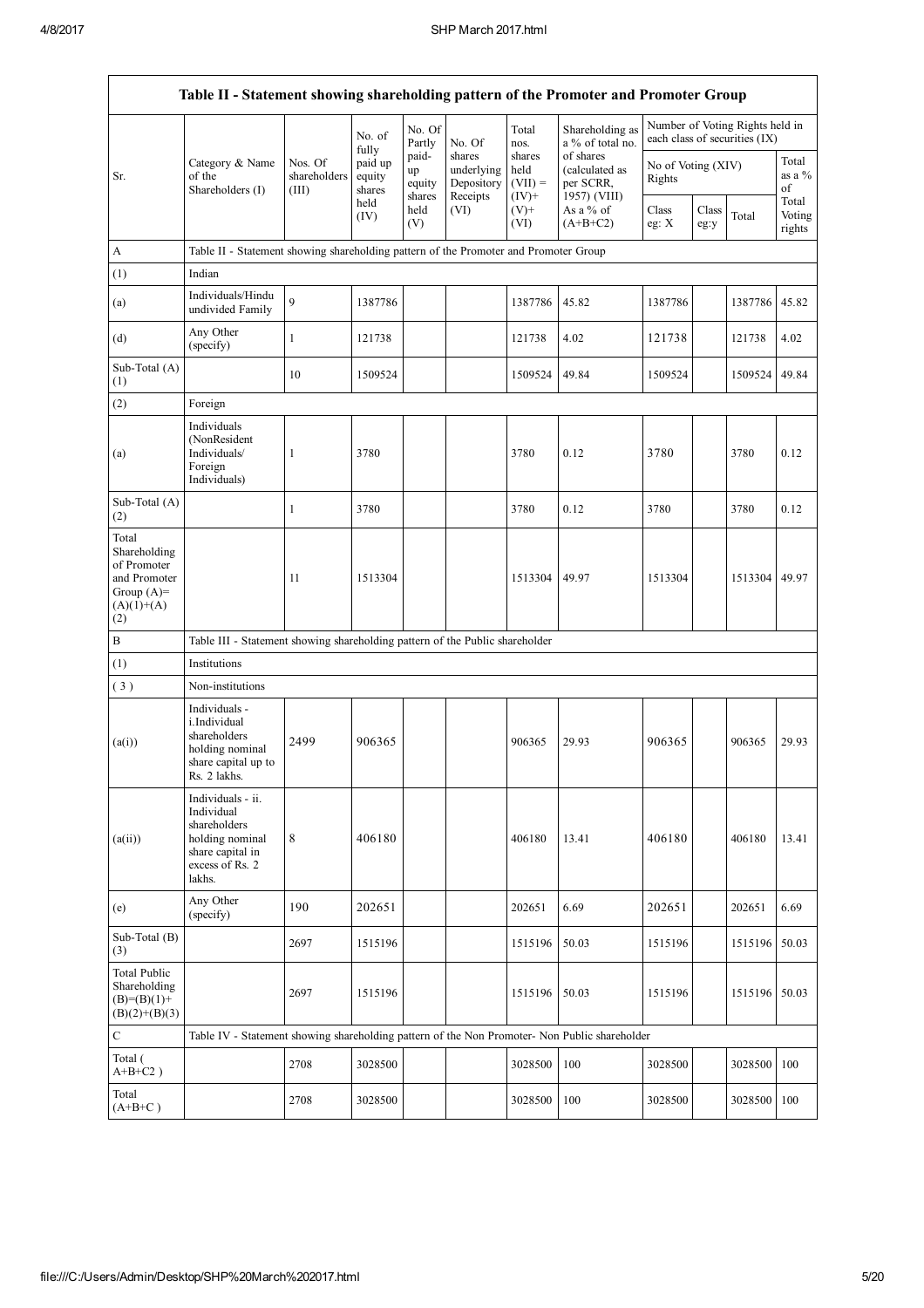|                                                                                         | Table II - Statement showing shareholding pattern of the Promoter and Promoter Group |                                                                                       |                                                           |                                                                                               |            |                                                  |                                                                        |                                                  |                                       |
|-----------------------------------------------------------------------------------------|--------------------------------------------------------------------------------------|---------------------------------------------------------------------------------------|-----------------------------------------------------------|-----------------------------------------------------------------------------------------------|------------|--------------------------------------------------|------------------------------------------------------------------------|--------------------------------------------------|---------------------------------------|
| Sr.                                                                                     | No. Of<br>Shares<br>Underlying<br>Outstanding                                        | No. of<br><b>Shares</b><br>Underlying                                                 | No. Of Shares<br>Underlying<br>Outstanding<br>convertible | Shareholding, as a %<br>assuming full conversion<br>of convertible securities (               |            | Number of<br>Locked in<br>shares (XII)           | Number of<br>Shares<br>pledged or<br>otherwise<br>encumbered<br>(XIII) |                                                  | Number of<br>equity shares<br>held in |
|                                                                                         | convertible<br>securities<br>(X)                                                     | Outstanding<br>securities and<br>Warrants<br>No. Of Warrants<br>$(X_i)$<br>$(Xi)$ (a) |                                                           | as a percentage of diluted<br>share capital) $(XI) = (VII) +$<br>$(X)$ As a % of $(A+B+C2)$   | No.<br>(a) | As a<br>$%$ of<br>total<br>Shares<br>held<br>(b) | No.<br>(a)                                                             | As a<br>$%$ of<br>total<br>Shares<br>held<br>(b) | dematerialized<br>form $(XIV)$        |
| A                                                                                       |                                                                                      |                                                                                       |                                                           | Table II - Statement showing shareholding pattern of the Promoter and Promoter Group          |            |                                                  |                                                                        |                                                  |                                       |
| (1)                                                                                     | Indian                                                                               |                                                                                       |                                                           |                                                                                               |            |                                                  |                                                                        |                                                  |                                       |
| (a)                                                                                     |                                                                                      |                                                                                       |                                                           | 45.82                                                                                         |            |                                                  |                                                                        |                                                  | 1387786                               |
| (d)                                                                                     |                                                                                      |                                                                                       |                                                           | 4.02                                                                                          |            |                                                  |                                                                        |                                                  | 121738                                |
| Sub-Total (A)<br>(1)                                                                    |                                                                                      |                                                                                       |                                                           | 49.84                                                                                         |            |                                                  |                                                                        |                                                  | 1509524                               |
| (2)                                                                                     | Foreign                                                                              |                                                                                       |                                                           |                                                                                               |            |                                                  |                                                                        |                                                  |                                       |
| (a)                                                                                     |                                                                                      |                                                                                       |                                                           | 0.12                                                                                          |            |                                                  |                                                                        |                                                  | 3780                                  |
| Sub-Total (A)<br>(2)                                                                    |                                                                                      |                                                                                       |                                                           | 0.12                                                                                          |            |                                                  |                                                                        |                                                  | 3780                                  |
| Total<br>Shareholding<br>of Promoter<br>and Promoter<br>Group $(A)=$<br>$(A)(1)+(A)(2)$ |                                                                                      |                                                                                       |                                                           | 49.97                                                                                         |            |                                                  |                                                                        |                                                  | 1513304                               |
| $\, {\bf B}$                                                                            |                                                                                      |                                                                                       |                                                           | Table III - Statement showing shareholding pattern of the Public shareholder                  |            |                                                  |                                                                        |                                                  |                                       |
| (1)                                                                                     | Institutions                                                                         |                                                                                       |                                                           |                                                                                               |            |                                                  |                                                                        |                                                  |                                       |
| (3)                                                                                     | Non-institutions                                                                     |                                                                                       |                                                           |                                                                                               |            |                                                  |                                                                        |                                                  |                                       |
| (a(i))                                                                                  |                                                                                      |                                                                                       |                                                           | 29.93                                                                                         |            |                                                  |                                                                        |                                                  | 783814                                |
| (a(ii))                                                                                 |                                                                                      |                                                                                       |                                                           | 13.41                                                                                         |            |                                                  |                                                                        |                                                  | 406180                                |
| (e)                                                                                     |                                                                                      |                                                                                       |                                                           | 6.69                                                                                          |            |                                                  |                                                                        |                                                  | 202651                                |
| Sub-Total (B)<br>(3)                                                                    |                                                                                      |                                                                                       |                                                           | 50.03                                                                                         |            |                                                  |                                                                        |                                                  | 1392645                               |
| <b>Total Public</b><br>Shareholding<br>$(B)= (B)(1) +$<br>$(B)(2)+(B)(3)$               |                                                                                      |                                                                                       |                                                           | 50.03                                                                                         |            |                                                  |                                                                        |                                                  | 1392645                               |
| ${\bf C}$                                                                               |                                                                                      |                                                                                       |                                                           | Table IV - Statement showing shareholding pattern of the Non Promoter- Non Public shareholder |            |                                                  |                                                                        |                                                  |                                       |
| Total (<br>$A+B+C2$ )                                                                   |                                                                                      |                                                                                       |                                                           | 100                                                                                           |            |                                                  |                                                                        |                                                  | 2905949                               |
| Total (A+B+C<br>$\lambda$                                                               |                                                                                      |                                                                                       |                                                           | 100                                                                                           |            |                                                  |                                                                        |                                                  | 2905949                               |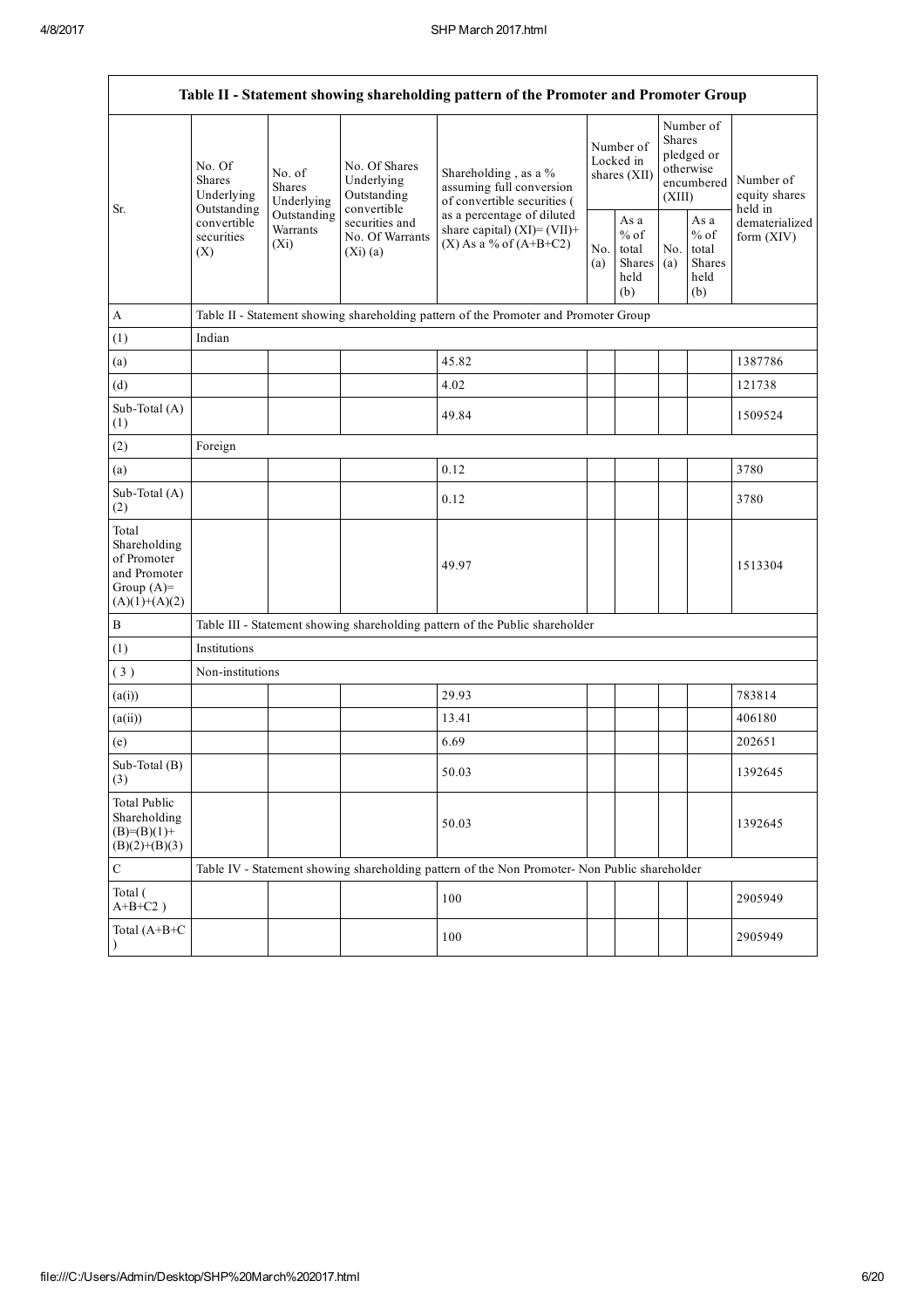|                                                                                                                                                                                                   | Individuals/Hindu undivided Family                            |                                   |                              |                                |                                  |                                  |                                      |
|---------------------------------------------------------------------------------------------------------------------------------------------------------------------------------------------------|---------------------------------------------------------------|-----------------------------------|------------------------------|--------------------------------|----------------------------------|----------------------------------|--------------------------------------|
| Searial No.                                                                                                                                                                                       | $\mathbf{1}$                                                  | $\sqrt{2}$                        | $\overline{3}$               | $\overline{4}$                 | 5                                | 6                                | $\boldsymbol{7}$                     |
| Name of the<br>Shareholders<br>(I)                                                                                                                                                                | <b>HARIN D</b><br>MAMLATDARNA                                 | <b>DEEPAK N</b><br><b>CHOKSHI</b> | <b>MAYA H</b><br>MAMLATDARNA | <b>DINESH J</b><br><b>JAIN</b> | <b>RONAK D</b><br><b>CHOKSHI</b> | <b>BIMAL D</b><br><b>CHOKSHI</b> | <b>ASITA H</b><br><b>MAMLATDARNA</b> |
| PAN (II)                                                                                                                                                                                          | AGAPM9759Q                                                    | ACOPC5387L                        | AAXPM0658B                   | ABNPJ6717D                     | AALPC4612P                       | ACOPC5388F                       | AGAPM9754D                           |
| No. of fully<br>paid up equity<br>shares held<br>(IV)                                                                                                                                             | 347780                                                        | 284572                            | 211247                       | 99136                          | 99086                            | 93657                            | 88285                                |
| No. Of Partly<br>paid-up equity<br>shares held<br>(V)                                                                                                                                             |                                                               |                                   |                              |                                |                                  |                                  |                                      |
| No. Of shares<br>underlying<br>Depository<br>Receipts (VI)                                                                                                                                        |                                                               |                                   |                              |                                |                                  |                                  |                                      |
| Total nos.<br>shares held<br>$(VII) = (IV) +$<br>$(V)$ + $(VI)$                                                                                                                                   | 347780                                                        | 284572                            | 211247                       | 99136                          | 99086                            | 93657                            | 88285                                |
| Shareholding<br>as a % of total<br>no. of shares<br>(calculated as<br>per SCRR,<br>1957) (VIII)<br>As a % of<br>$(A+B+C2)$                                                                        | 11.48                                                         | 9.4                               | 6.98                         | 3.27                           | 3.27                             | 3.09                             | 2.92                                 |
|                                                                                                                                                                                                   | Number of Voting Rights held in each class of securities (IX) |                                   |                              |                                |                                  |                                  |                                      |
| Class eg: $X$                                                                                                                                                                                     | 347780                                                        | 284572                            | 211247                       | 99136                          | 99086                            | 93657                            | 88285                                |
| Class eg:y                                                                                                                                                                                        |                                                               |                                   |                              |                                |                                  |                                  |                                      |
| Total                                                                                                                                                                                             | 347780                                                        | 284572                            | 211247                       | 99136                          | 99086                            | 93657                            | 88285                                |
| Total as a %<br>of Total<br>Voting rights                                                                                                                                                         | 11.48                                                         | 9.4                               | 6.98                         | 3.27                           | 3.27                             | 3.09                             | 2.92                                 |
| No. Of Shares<br>Underlying<br>Outstanding<br>convertible<br>securities $(X)$                                                                                                                     |                                                               |                                   |                              |                                |                                  |                                  |                                      |
| No. of Shares<br>Underlying<br>Outstanding<br>Warrants (Xi)                                                                                                                                       |                                                               |                                   |                              |                                |                                  |                                  |                                      |
| No. Of Shares<br>Underlying<br>Outstanding<br>convertible<br>securities and<br>No. Of<br>Warrants (Xi)<br>(a)                                                                                     |                                                               |                                   |                              |                                |                                  |                                  |                                      |
| Shareholding<br>, as a $%$<br>assuming full<br>conversion of<br>convertible<br>securities (as a<br>percentage of<br>diluted share<br>capital) (XI)=<br>$(VII)+(Xi)(a)$<br>As a % of<br>$(A+B+C2)$ | 11.48                                                         | 9.4                               | 6.98                         | 3.27                           | 3.27                             | 3.09                             | 2.92                                 |
|                                                                                                                                                                                                   | Number of Locked in shares (XII)                              |                                   |                              |                                |                                  |                                  |                                      |
| No. $(a)$                                                                                                                                                                                         |                                                               |                                   |                              |                                |                                  |                                  |                                      |
| As a % of<br>total Shares<br>held (b)                                                                                                                                                             |                                                               |                                   |                              |                                |                                  |                                  |                                      |
|                                                                                                                                                                                                   | Number of Shares pledged or otherwise encumbered (XIII)       |                                   |                              |                                |                                  |                                  |                                      |

file:///C:/Users/Admin/Desktop/SHP%20March%202017.html 7/20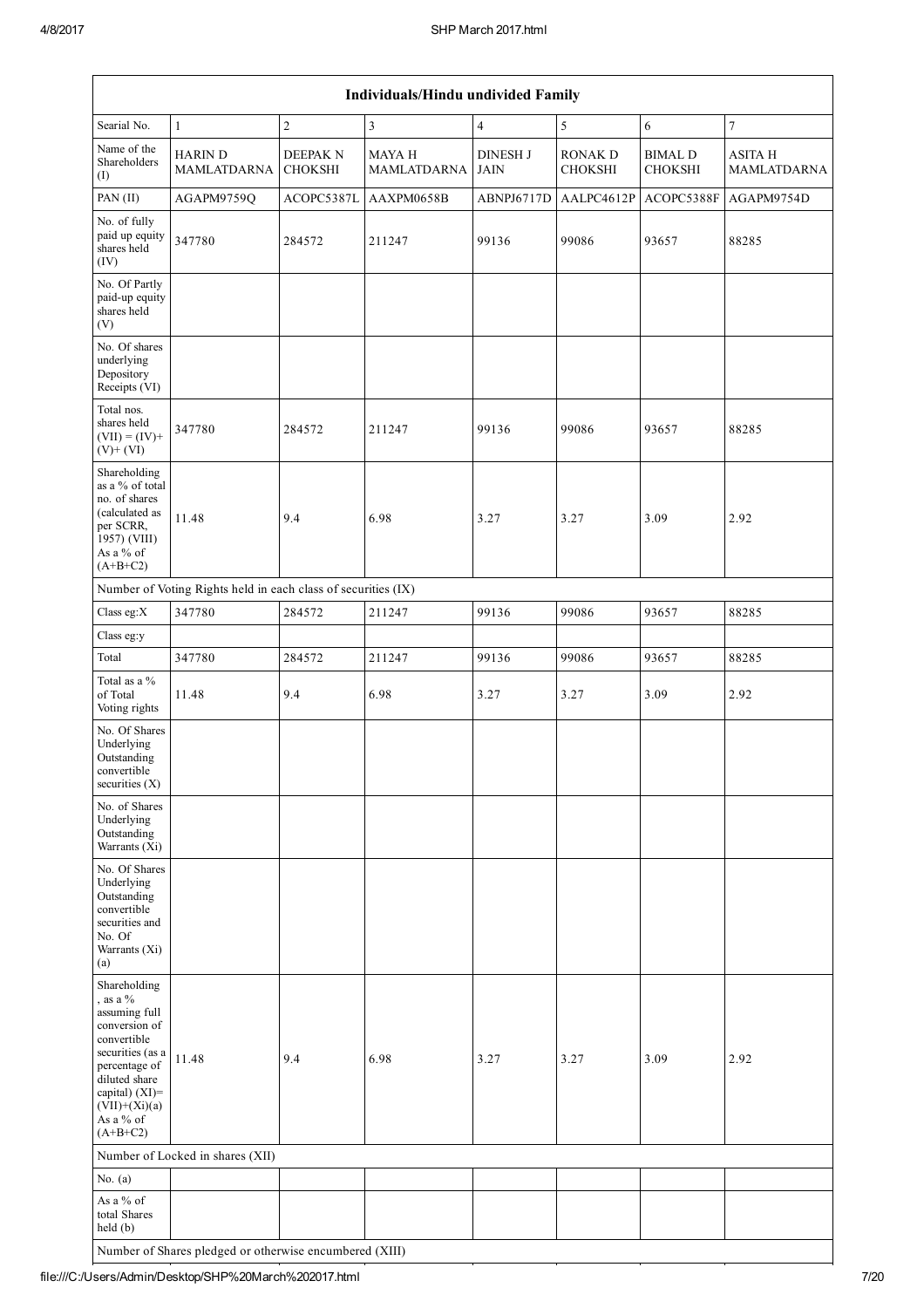| No. $(a)$                                                               |                              |        |        |       |       |       |       |
|-------------------------------------------------------------------------|------------------------------|--------|--------|-------|-------|-------|-------|
| As a % of<br>total Shares<br>held(b)                                    |                              |        |        |       |       |       |       |
| Number of<br>equity shares<br>held in<br>dematerialized<br>form $(XIV)$ | 347780                       | 284572 | 211247 | 99136 | 99086 | 93657 | 88285 |
|                                                                         | Reason for not providing PAN |        |        |       |       |       |       |
| Reason for<br>not providing<br>PAN                                      |                              |        |        |       |       |       |       |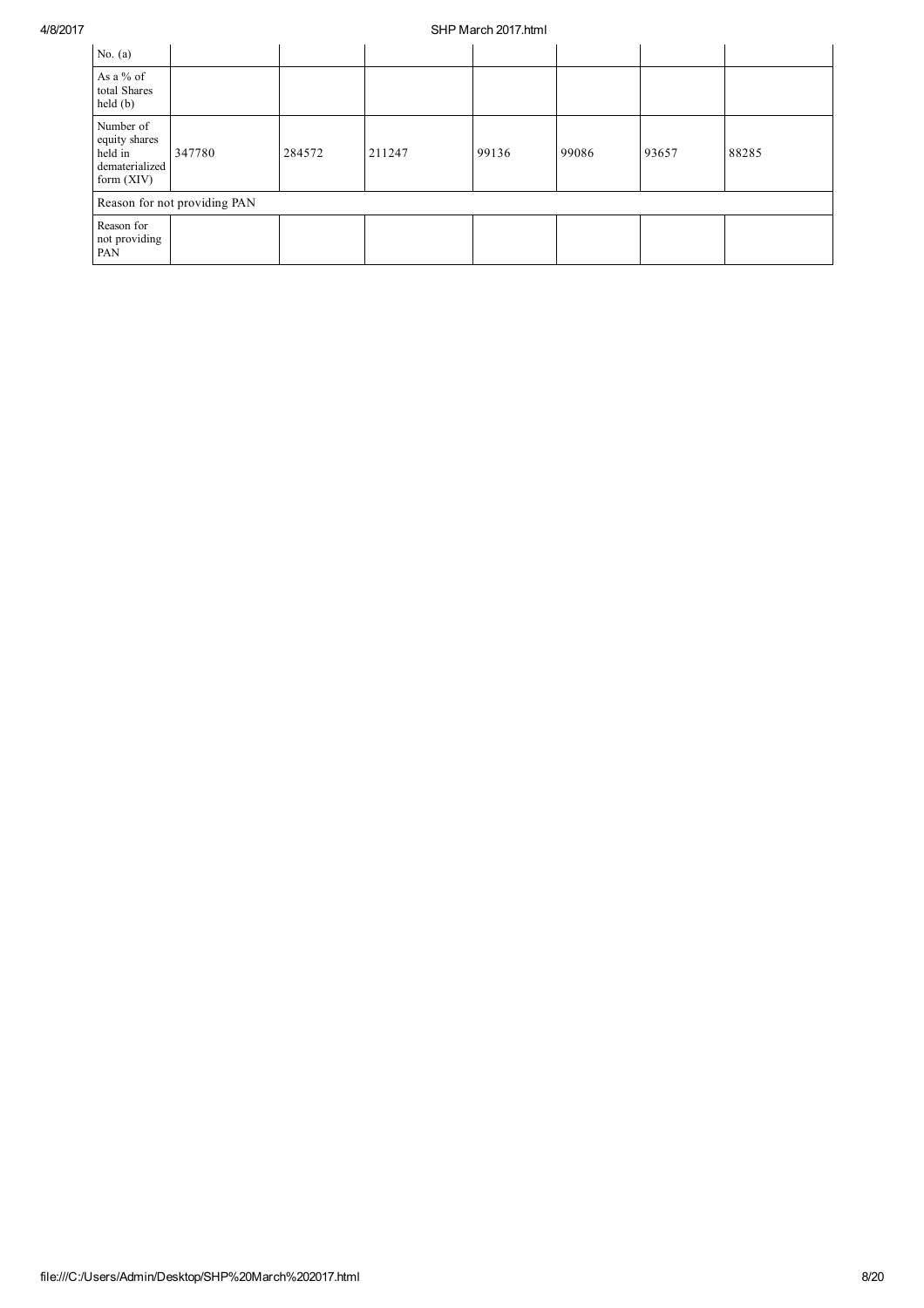| Individuals/Hindu undivided Family                                                                                                                                                       |                                                               |                     |                       |  |  |  |
|------------------------------------------------------------------------------------------------------------------------------------------------------------------------------------------|---------------------------------------------------------------|---------------------|-----------------------|--|--|--|
| Searial No.                                                                                                                                                                              | 8                                                             | 9                   |                       |  |  |  |
| Name of the<br>Shareholders (I)                                                                                                                                                          | <b>BEENABEN D CHOKSHI</b>                                     | MANSI H MAMLATDARNA | Click here to go back |  |  |  |
| PAN (II)                                                                                                                                                                                 | AALPC4588Q                                                    | AFEPM7949D          | Total                 |  |  |  |
| No. of fully paid<br>up equity shares<br>held (IV)                                                                                                                                       | 85937                                                         | 78086               | 1387786               |  |  |  |
| No. Of Partly<br>paid-up equity<br>shares held (V)                                                                                                                                       |                                                               |                     |                       |  |  |  |
| No. Of shares<br>underlying<br>Depository<br>Receipts (VI)                                                                                                                               |                                                               |                     |                       |  |  |  |
| Total nos. shares<br>held $(VII) = (IV) +$<br>$(V)$ + $(VI)$                                                                                                                             | 85937                                                         | 78086               | 1387786               |  |  |  |
| Shareholding as a<br>% of total no. of<br>shares (calculated<br>as per SCRR,<br>1957) (VIII) As a<br>% of $(A+B+C2)$                                                                     | 2.84                                                          | 2.58                | 45.82                 |  |  |  |
|                                                                                                                                                                                          | Number of Voting Rights held in each class of securities (IX) |                     |                       |  |  |  |
| Class eg:X                                                                                                                                                                               | 85937                                                         | 78086               | 1387786               |  |  |  |
| Class eg:y                                                                                                                                                                               |                                                               |                     |                       |  |  |  |
| Total                                                                                                                                                                                    | 85937                                                         | 78086               | 1387786               |  |  |  |
| Total as a % of<br><b>Total Voting rights</b>                                                                                                                                            | 2.84                                                          | 2.58                | 45.82                 |  |  |  |
| No. Of Shares<br>Underlying<br>Outstanding<br>convertible<br>securities $(X)$                                                                                                            |                                                               |                     |                       |  |  |  |
| No. of Shares<br>Underlying<br>Outstanding<br>Warrants (Xi)                                                                                                                              |                                                               |                     |                       |  |  |  |
| No. Of Shares<br>Underlying<br>Outstanding<br>convertible<br>securities and No.<br>Of Warrants (Xi)<br>(a)                                                                               |                                                               |                     |                       |  |  |  |
| Shareholding, as a<br>% assuming full<br>conversion of<br>convertible<br>securities (as a<br>percentage of<br>diluted share<br>capital) (XI)=<br>$(VII)+(Xi)(a)$ As a<br>% of $(A+B+C2)$ | 2.84                                                          | 2.58                | 45.82                 |  |  |  |
|                                                                                                                                                                                          | Number of Locked in shares (XII)                              |                     |                       |  |  |  |
| No. $(a)$                                                                                                                                                                                |                                                               |                     |                       |  |  |  |
| As a % of total<br>Shares held (b)                                                                                                                                                       |                                                               |                     |                       |  |  |  |
|                                                                                                                                                                                          | Number of Shares pledged or otherwise encumbered (XIII)       |                     |                       |  |  |  |
| No. $(a)$                                                                                                                                                                                |                                                               |                     |                       |  |  |  |
| As a % of total<br>Shares held (b)                                                                                                                                                       |                                                               |                     |                       |  |  |  |
| Number of equity<br>shares held in<br>dematerialized<br>form (XIV)                                                                                                                       | 85937                                                         | 78086               | 1387786               |  |  |  |
| Reason for not providing PAN                                                                                                                                                             |                                                               |                     |                       |  |  |  |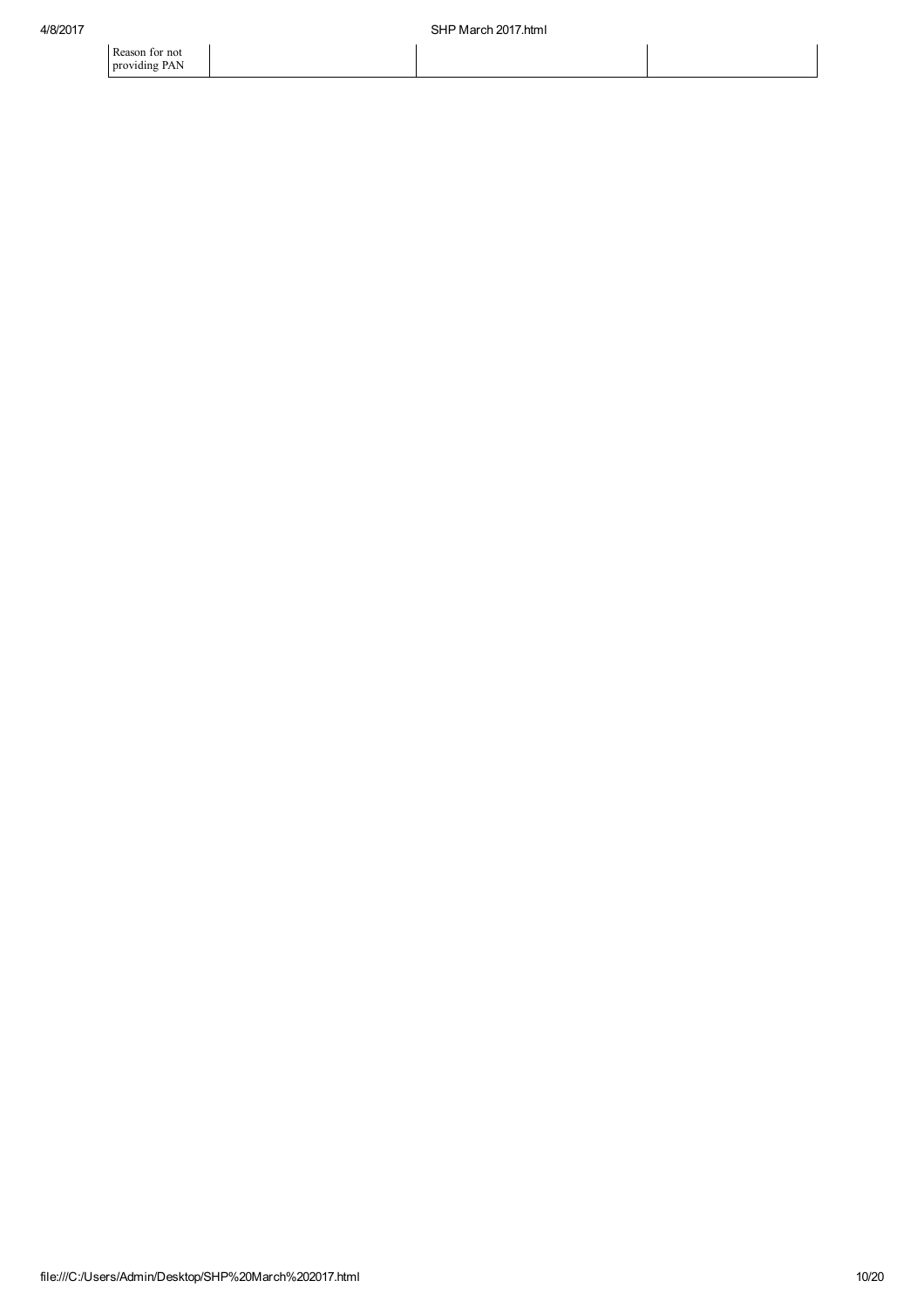| Any Other (specify)                                                                                                                                                                |                                                               |                       |  |  |  |  |  |
|------------------------------------------------------------------------------------------------------------------------------------------------------------------------------------|---------------------------------------------------------------|-----------------------|--|--|--|--|--|
| Searial No.                                                                                                                                                                        | $\mathbf{1}$                                                  |                       |  |  |  |  |  |
| Category                                                                                                                                                                           | <b>Bodies Corporate</b>                                       | Click here to go back |  |  |  |  |  |
| Name of the<br>Shareholders (I)                                                                                                                                                    | ORNET INTERMEDIATES LTD                                       |                       |  |  |  |  |  |
| PAN(II)                                                                                                                                                                            | AAACO2744E                                                    | Total                 |  |  |  |  |  |
| No. of the<br>Shareholders (I)                                                                                                                                                     | $\mathbf{1}$                                                  | $\mathbf{1}$          |  |  |  |  |  |
| No. of fully paid<br>up equity shares<br>held $(IV)$                                                                                                                               | 121738                                                        | 121738                |  |  |  |  |  |
| No. Of Partly<br>paid-up equity<br>shares held (V)                                                                                                                                 |                                                               |                       |  |  |  |  |  |
| No. Of shares<br>underlying<br>Depository<br>Receipts (VI)                                                                                                                         |                                                               |                       |  |  |  |  |  |
| Total nos. shares<br>held $(VII) = (IV) +$<br>$(V)$ + $(VI)$                                                                                                                       | 121738                                                        | 121738                |  |  |  |  |  |
| Shareholding as a<br>% of total no. of<br>shares (calculated<br>as per SCRR,<br>1957) (VIII) As a<br>% of $(A+B+C2)$                                                               | 4.02                                                          | 4.02                  |  |  |  |  |  |
|                                                                                                                                                                                    | Number of Voting Rights held in each class of securities (IX) |                       |  |  |  |  |  |
| Class eg: X                                                                                                                                                                        | 121738                                                        | 121738                |  |  |  |  |  |
| Class eg:y                                                                                                                                                                         |                                                               |                       |  |  |  |  |  |
| Total                                                                                                                                                                              | 121738                                                        | 121738                |  |  |  |  |  |
| Total as a % of<br>Total Voting rights                                                                                                                                             | 4.02                                                          | 4.02                  |  |  |  |  |  |
| No. Of Shares<br>Underlying<br>Outstanding<br>convertible<br>securities $(X)$                                                                                                      |                                                               |                       |  |  |  |  |  |
| No. of Shares<br>Underlying<br>Outstanding<br>Warrants (Xi)                                                                                                                        |                                                               |                       |  |  |  |  |  |
| No. Of Shares<br>Underlying<br>Outstanding<br>convertible<br>securities and No.<br>Of Warrants (Xi)<br>(a)                                                                         |                                                               |                       |  |  |  |  |  |
| Shareholding, as a<br>% assuming full<br>conversion of<br>convertible<br>securities (as a<br>percentage of<br>diluted share<br>capital) (XI)=<br>(VII)+(X) As a %<br>of $(A+B+C2)$ | 4.02                                                          | 4.02                  |  |  |  |  |  |
| Number of Locked in shares (XII)                                                                                                                                                   |                                                               |                       |  |  |  |  |  |
| No. $(a)$                                                                                                                                                                          |                                                               |                       |  |  |  |  |  |
| As a % of total<br>Shares held (b)                                                                                                                                                 |                                                               |                       |  |  |  |  |  |
|                                                                                                                                                                                    | Number of Shares pledged or otherwise encumbered (XIII)       |                       |  |  |  |  |  |
| No. $(a)$                                                                                                                                                                          |                                                               |                       |  |  |  |  |  |
| As a % of total<br>Shares held (b)                                                                                                                                                 |                                                               |                       |  |  |  |  |  |
| Number of equity                                                                                                                                                                   | 121738                                                        | 121738                |  |  |  |  |  |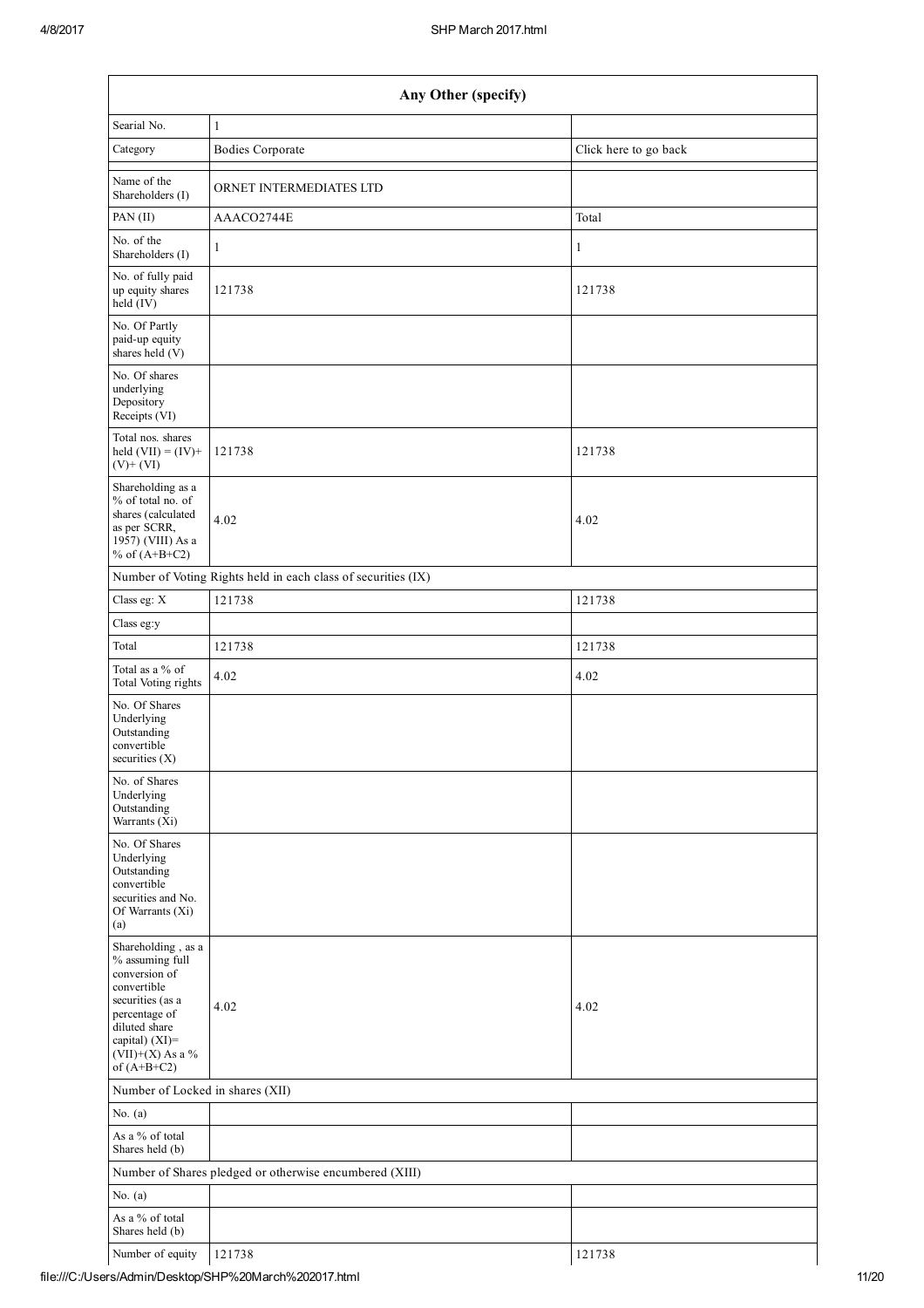| shares held in<br>dematerialized<br>form $(XIV)$ |  |
|--------------------------------------------------|--|
| Reason for not<br>providing PAN                  |  |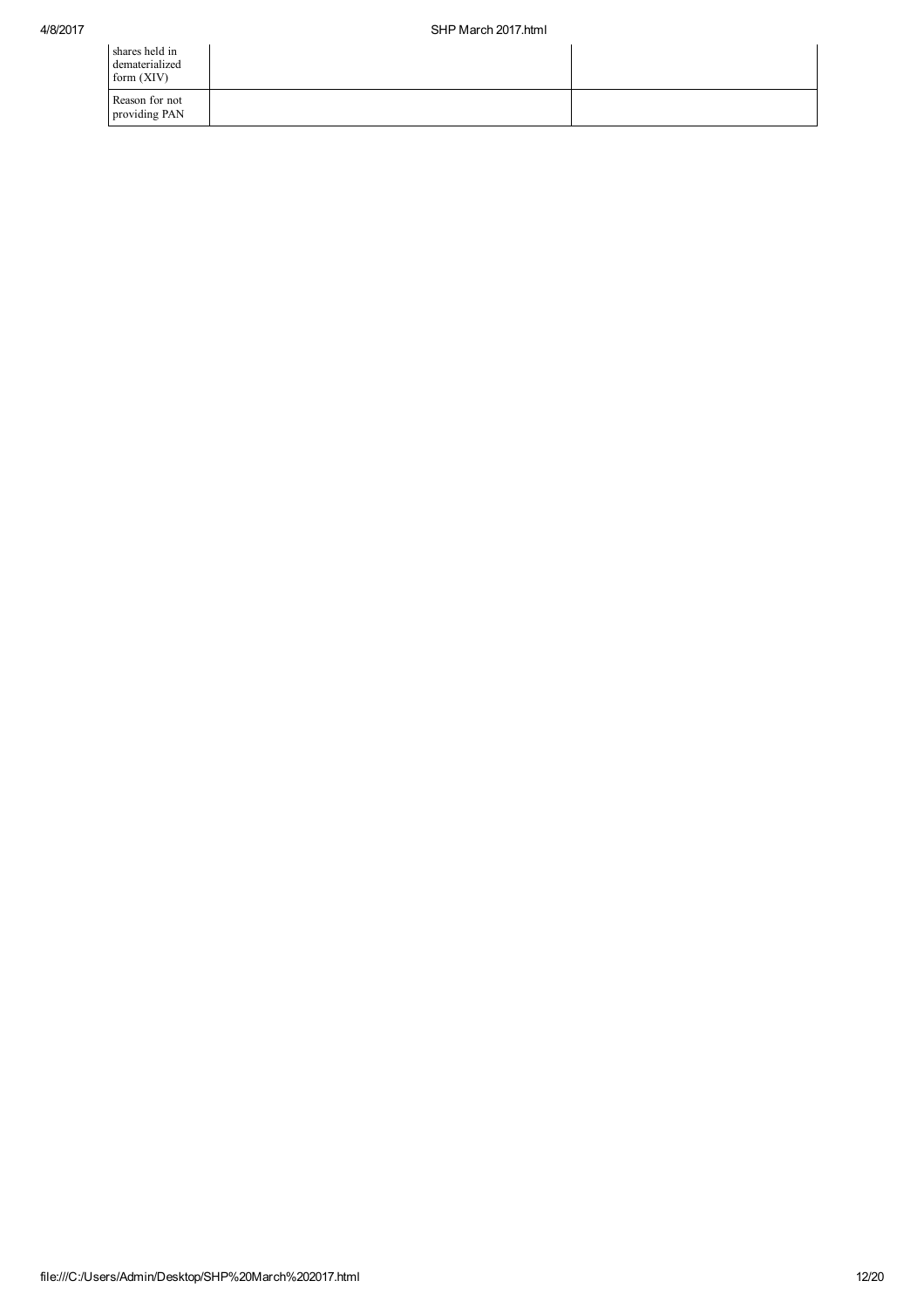$\overline{1}$ 

|                                                                                                                                                                                      | Individuals (NonResident Individuals/ Foreign Individuals)    |                       |  |  |  |  |  |
|--------------------------------------------------------------------------------------------------------------------------------------------------------------------------------------|---------------------------------------------------------------|-----------------------|--|--|--|--|--|
| Searial No.                                                                                                                                                                          | $\mathbf{1}$                                                  |                       |  |  |  |  |  |
| Name of the<br>Shareholders (I)                                                                                                                                                      | CHANDRESH D MAMLATDARNA                                       | Click here to go back |  |  |  |  |  |
| PAN (II)                                                                                                                                                                             | ALFPM2301Q                                                    | Total                 |  |  |  |  |  |
| No. of fully paid<br>up equity shares<br>held (IV)                                                                                                                                   | 3780                                                          | 3780                  |  |  |  |  |  |
| No. Of Partly<br>paid-up equity<br>shares held (V)                                                                                                                                   |                                                               |                       |  |  |  |  |  |
| No. Of shares<br>underlying<br>Depository<br>Receipts (VI)                                                                                                                           |                                                               |                       |  |  |  |  |  |
| Total nos. shares<br>held $(VII) = (IV) +$<br>$(V)$ + $(VI)$                                                                                                                         | 3780                                                          | 3780                  |  |  |  |  |  |
| Shareholding as a<br>% of total no. of<br>shares (calculated<br>as per SCRR,<br>1957) (VIII) As a<br>% of $(A+B+C2)$                                                                 | 0.12                                                          | 0.12                  |  |  |  |  |  |
|                                                                                                                                                                                      | Number of Voting Rights held in each class of securities (IX) |                       |  |  |  |  |  |
| Class eg: X                                                                                                                                                                          | 3780                                                          | 3780                  |  |  |  |  |  |
| Class eg:y                                                                                                                                                                           |                                                               |                       |  |  |  |  |  |
| Total                                                                                                                                                                                | 3780                                                          | 3780                  |  |  |  |  |  |
| Total as a % of<br>Total Voting rights                                                                                                                                               | 0.12                                                          | 0.12                  |  |  |  |  |  |
| No. Of Shares<br>Underlying<br>Outstanding<br>convertible<br>securities (X)                                                                                                          |                                                               |                       |  |  |  |  |  |
| No. of Shares<br>Underlying<br>Outstanding<br>Warrants (Xi)                                                                                                                          |                                                               |                       |  |  |  |  |  |
| No. Of Shares<br>Underlying<br>Outstanding<br>convertible<br>securities and No.<br>Of Warrants (Xi)<br>(a)                                                                           |                                                               |                       |  |  |  |  |  |
| Shareholding, as a<br>% assuming full<br>conversion of<br>convertible<br>securities (as a<br>percentage of<br>diluted share<br>capital) (XI)=<br>$(VII)+(X)$ As a %<br>of $(A+B+C2)$ | 0.12                                                          | 0.12                  |  |  |  |  |  |
| Number of Locked in shares (XII)                                                                                                                                                     |                                                               |                       |  |  |  |  |  |
| No. $(a)$                                                                                                                                                                            |                                                               |                       |  |  |  |  |  |
| As a % of total<br>Shares held (b)                                                                                                                                                   |                                                               |                       |  |  |  |  |  |
|                                                                                                                                                                                      | Number of Shares pledged or otherwise encumbered (XIII)       |                       |  |  |  |  |  |
| No. $(a)$                                                                                                                                                                            |                                                               |                       |  |  |  |  |  |
| As a % of total<br>Shares held (b)                                                                                                                                                   |                                                               |                       |  |  |  |  |  |
| Number of equity<br>shares held in<br>dematerialized<br>form (XIV)                                                                                                                   | 3780                                                          | 3780                  |  |  |  |  |  |
| Reason for not providing PAN                                                                                                                                                         |                                                               |                       |  |  |  |  |  |

 $\overline{\mathbf{1}}$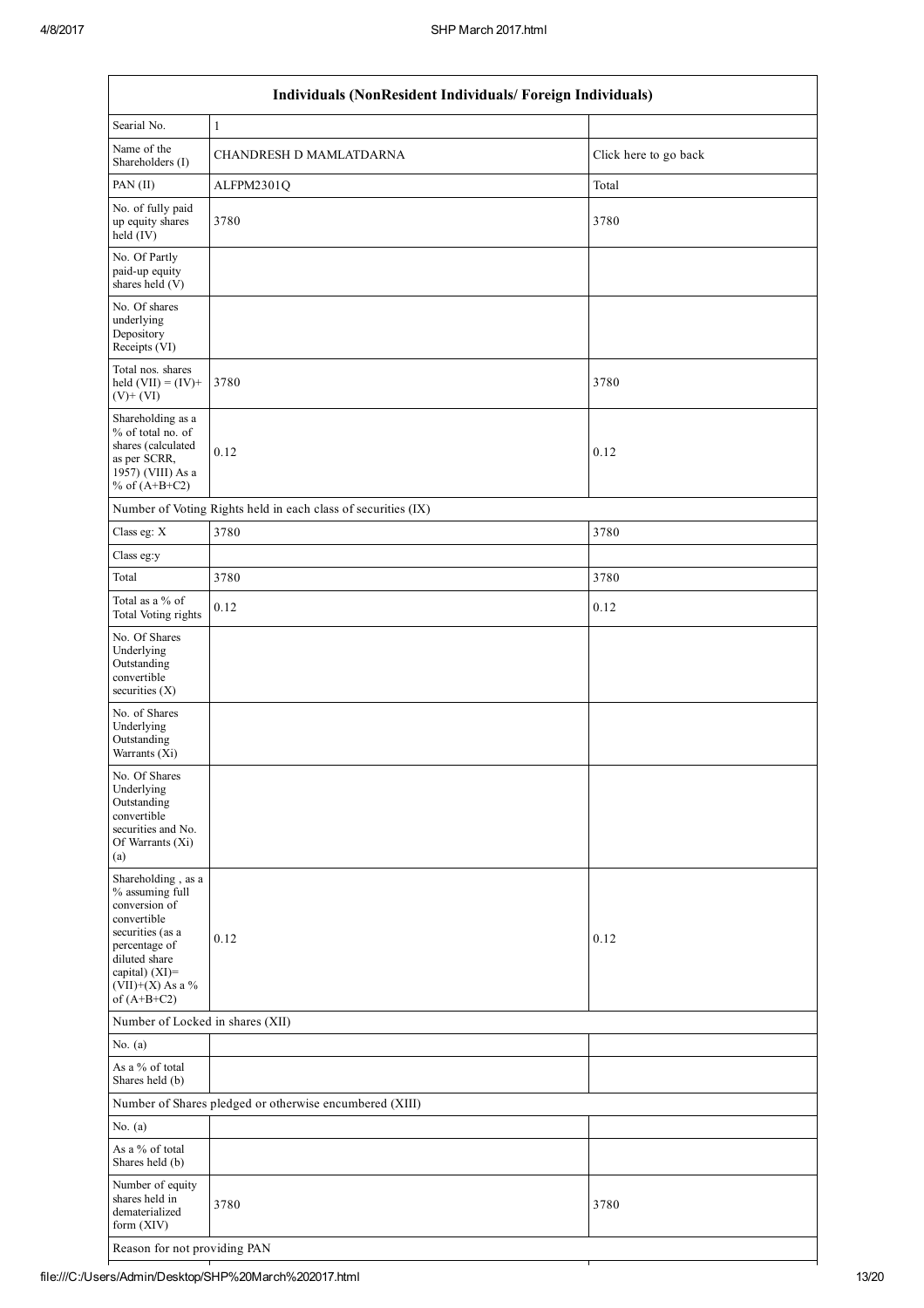Reason for not providing PAN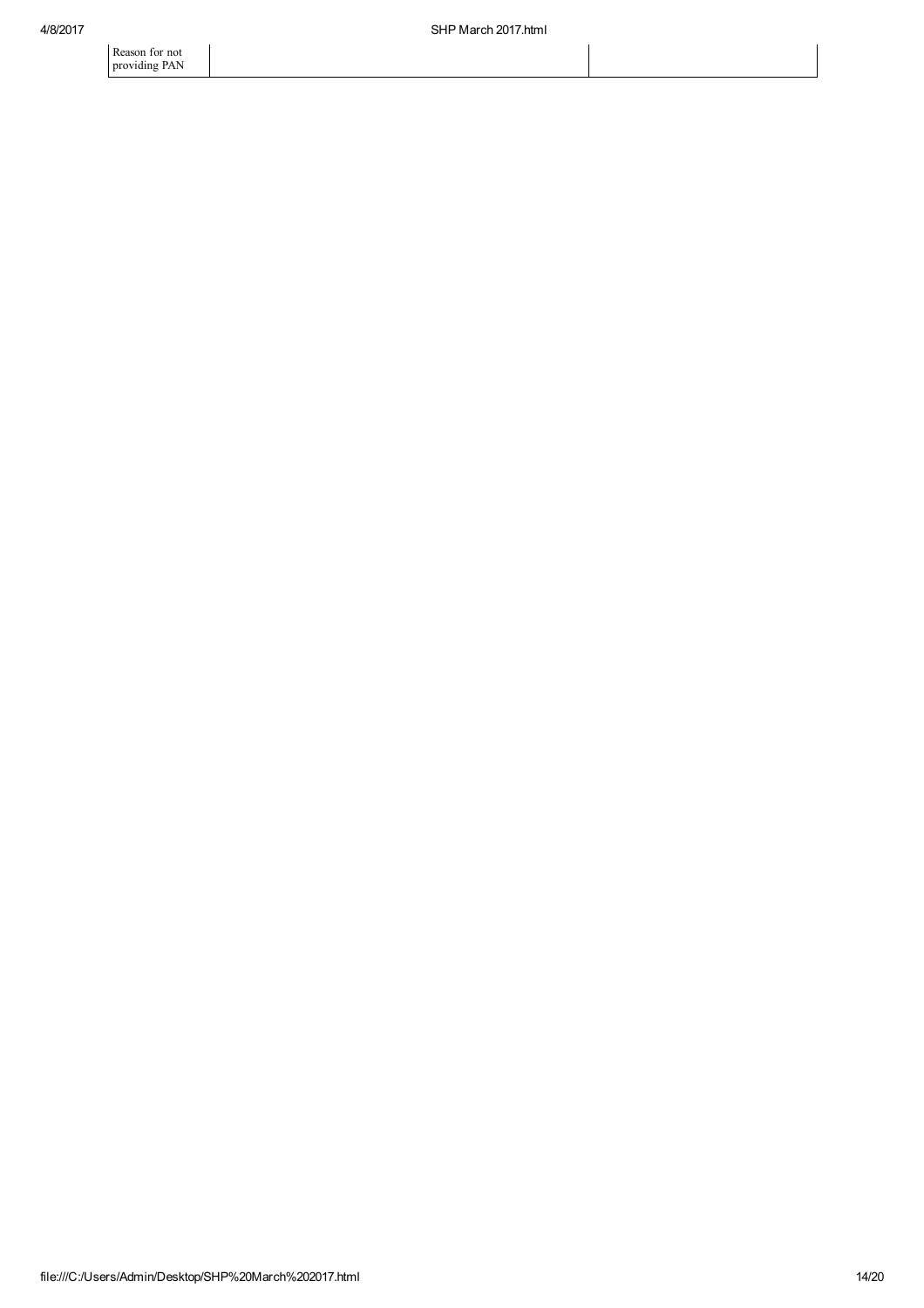| Individuals - ii. Individual shareholders holding nominal share capital in excess of Rs. 2 lakhs.                                                                                                 |                                  |                                                               |                                               |                                                  |                         |                                 |                             |  |  |
|---------------------------------------------------------------------------------------------------------------------------------------------------------------------------------------------------|----------------------------------|---------------------------------------------------------------|-----------------------------------------------|--------------------------------------------------|-------------------------|---------------------------------|-----------------------------|--|--|
| Searial No.                                                                                                                                                                                       | $\mathbf{1}$                     | $\overline{c}$                                                | 3                                             | $\overline{4}$                                   | 5                       | 6                               | $\boldsymbol{7}$            |  |  |
| Name of the<br>Shareholders<br>(I)                                                                                                                                                                | <b>BIJENDRA</b><br><b>KATTA</b>  | MAHENDRABHAI<br><b>AMBALAL PATEL</b>                          | <b>RAJESH</b><br><b>KUMAR</b><br><b>GUPTA</b> | <b>SHARAD</b><br><b>KALYANLAL</b><br><b>SHAH</b> | <b>SUBRAMANIAN</b><br>P | <b>SUPRIYA</b><br><b>PRABHU</b> | <b>USHA</b><br><b>KATTA</b> |  |  |
| PAN (II)                                                                                                                                                                                          | AILPK2637G                       | ABBPP5057A                                                    | AEJPG4222M                                    | AAKPS6262N                                       | AMBPS8931K              | ALYPP8682N                      | AKZPK2741H                  |  |  |
| No. of fully<br>paid up equity<br>shares held<br>(IV)                                                                                                                                             | 52725                            | 44700                                                         | 37294                                         | 36000                                            | 141860                  | 34500                           | 31731                       |  |  |
| No. Of Partly<br>paid-up equity<br>shares held<br>(V)                                                                                                                                             |                                  |                                                               |                                               |                                                  |                         |                                 |                             |  |  |
| No. Of shares<br>underlying<br>Depository<br>Receipts (VI)                                                                                                                                        |                                  |                                                               |                                               |                                                  |                         |                                 |                             |  |  |
| Total nos.<br>shares held<br>$(VII) = (IV) +$<br>$(V)+(VI)$                                                                                                                                       | 52725                            | 44700                                                         | 37294                                         | 36000                                            | 141860                  | 34500                           | 31731                       |  |  |
| Shareholding<br>as a % of total<br>no. of shares<br>(calculated as<br>per SCRR,<br>1957) (VIII)<br>As a % of<br>$(A+B+C2)$                                                                        | 1.74                             | 1.48                                                          | 1.23                                          | 1.19                                             | 4.68                    | 1.14                            | 1.05                        |  |  |
|                                                                                                                                                                                                   |                                  | Number of Voting Rights held in each class of securities (IX) |                                               |                                                  |                         |                                 |                             |  |  |
| Class eg: X                                                                                                                                                                                       | 52725                            | 44700                                                         | 37294                                         | 36000                                            | 141860                  | 34500                           | 31731                       |  |  |
| Class eg:y                                                                                                                                                                                        |                                  |                                                               |                                               |                                                  |                         |                                 |                             |  |  |
| Total                                                                                                                                                                                             | 52725                            | 44700                                                         | 37294                                         | 36000                                            | 141860                  | 34500                           | 31731                       |  |  |
| Total as a %<br>of Total<br>Voting rights                                                                                                                                                         | 1.74                             | 1.48                                                          | 1.23                                          | 1.19                                             | 4.68                    | 1.14                            | 1.05                        |  |  |
| No. Of Shares<br>Underlying<br>Outstanding<br>convertible<br>securities $(X)$                                                                                                                     |                                  |                                                               |                                               |                                                  |                         |                                 |                             |  |  |
| No. of Shares<br>Underlying<br>Outstanding<br>Warrants $(X_i)$                                                                                                                                    |                                  |                                                               |                                               |                                                  |                         |                                 |                             |  |  |
| No. Of Shares<br>Underlying<br>Outstanding<br>convertible<br>securities and<br>No. Of<br>Warrants (Xi)<br>(a)                                                                                     |                                  |                                                               |                                               |                                                  |                         |                                 |                             |  |  |
| Shareholding<br>, as a $\%$<br>assuming full<br>conversion of<br>convertible<br>securities (as a<br>percentage of<br>diluted share<br>capital) $(XI)$ =<br>$(VII)+(X)$ As<br>a % of<br>$(A+B+C2)$ | 1.74                             | 1.48                                                          | 1.23                                          | 1.19                                             | 4.68                    | 1.14                            | 1.05                        |  |  |
|                                                                                                                                                                                                   | Number of Locked in shares (XII) |                                                               |                                               |                                                  |                         |                                 |                             |  |  |
| No. $(a)$                                                                                                                                                                                         |                                  |                                                               |                                               |                                                  |                         |                                 |                             |  |  |
| As a % of<br>total Shares<br>held(b)                                                                                                                                                              |                                  |                                                               |                                               |                                                  |                         |                                 |                             |  |  |
| Number of                                                                                                                                                                                         | 52725                            | 44700                                                         | 37294                                         | 36000                                            | 141860                  | 34500                           | 31731                       |  |  |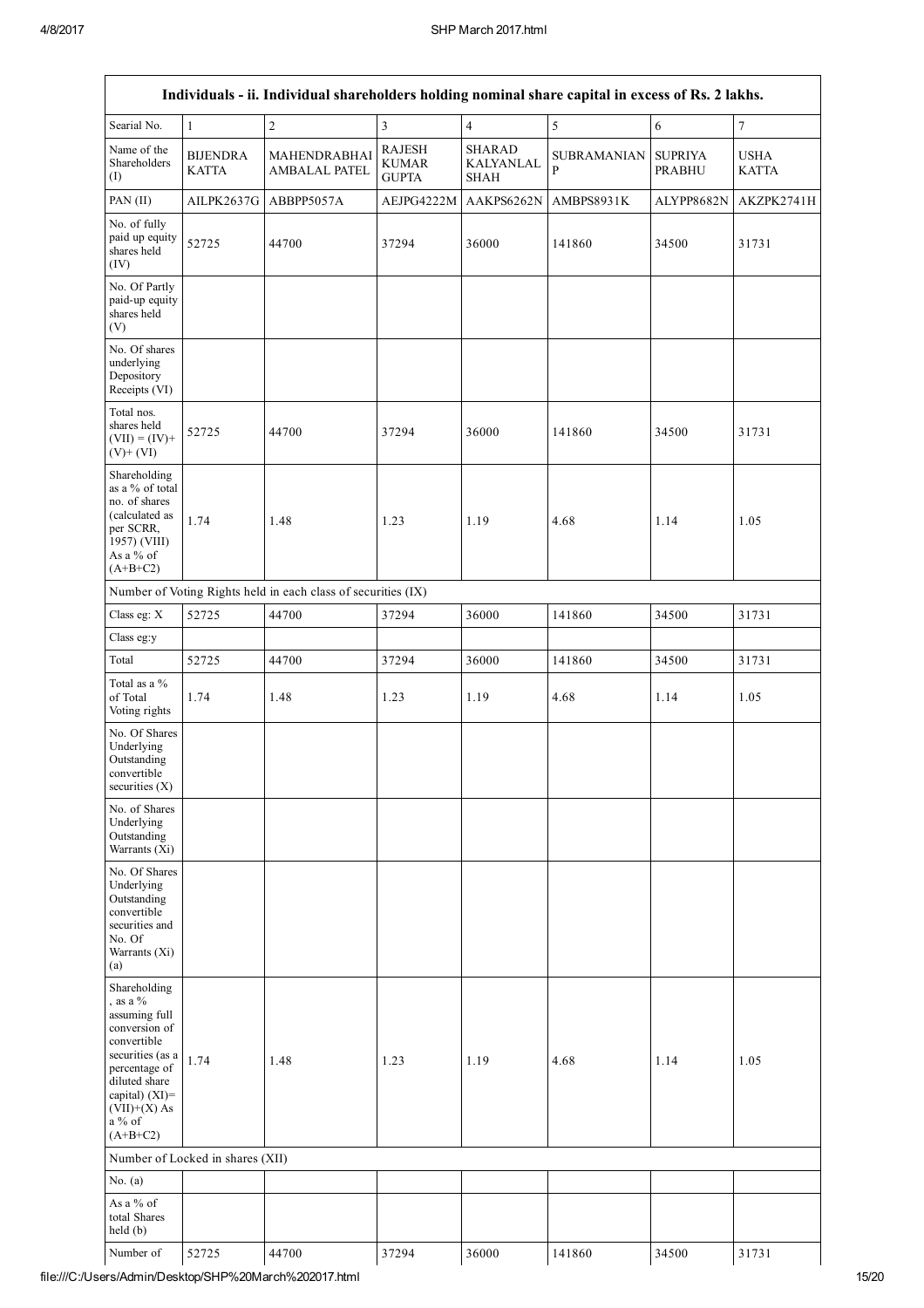## 4/8/2017 SHP March 2017.html

| equity shares<br>held in<br>dematerialized<br>form $(XIV)$ |  |  |  |  |  |  |  |  |
|------------------------------------------------------------|--|--|--|--|--|--|--|--|
| Reason for not providing PAN                               |  |  |  |  |  |  |  |  |
| Reason for<br>not providing<br>PAN                         |  |  |  |  |  |  |  |  |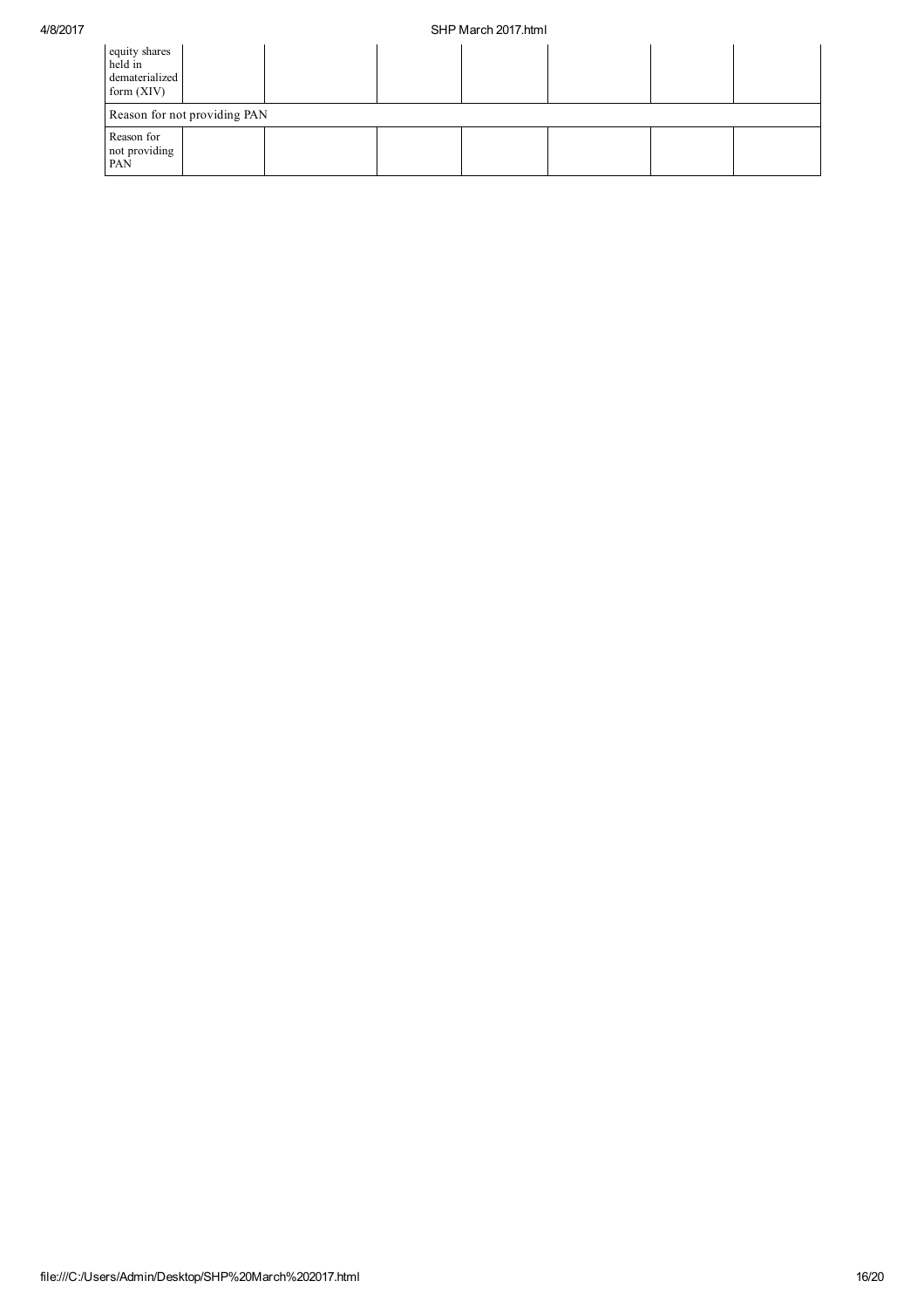- I

| Individuals - ii. Individual shareholders holding nominal share capital in excess of Rs. 2 lakhs.                                                                                    |                                                               |  |  |  |  |  |
|--------------------------------------------------------------------------------------------------------------------------------------------------------------------------------------|---------------------------------------------------------------|--|--|--|--|--|
| Searial No.                                                                                                                                                                          |                                                               |  |  |  |  |  |
| Name of the<br>Shareholders (I)                                                                                                                                                      | Click here to go back                                         |  |  |  |  |  |
| PAN (II)                                                                                                                                                                             | Total                                                         |  |  |  |  |  |
| No. of fully paid<br>up equity shares<br>held (IV)                                                                                                                                   | 378810                                                        |  |  |  |  |  |
| No. Of Partly<br>paid-up equity<br>shares held (V)                                                                                                                                   |                                                               |  |  |  |  |  |
| No. Of shares<br>underlying<br>Depository<br>Receipts (VI)                                                                                                                           |                                                               |  |  |  |  |  |
| Total nos. shares<br>held $(VII) = (IV) +$<br>$(V) + (VI)$                                                                                                                           | 378810                                                        |  |  |  |  |  |
| Shareholding as a<br>% of total no. of<br>shares (calculated<br>as per SCRR,<br>1957) (VIII) As a<br>% of $(A+B+C2)$                                                                 | 12.51                                                         |  |  |  |  |  |
|                                                                                                                                                                                      | Number of Voting Rights held in each class of securities (IX) |  |  |  |  |  |
| Class eg: X                                                                                                                                                                          | 378810                                                        |  |  |  |  |  |
| Class eg:y                                                                                                                                                                           |                                                               |  |  |  |  |  |
| Total                                                                                                                                                                                | 378810                                                        |  |  |  |  |  |
| Total as a % of<br><b>Total Voting rights</b>                                                                                                                                        | 12.51                                                         |  |  |  |  |  |
| No. Of Shares<br>Underlying<br>Outstanding<br>convertible<br>securities (X)                                                                                                          |                                                               |  |  |  |  |  |
| No. of Shares<br>Underlying<br>Outstanding<br>Warrants (Xi)                                                                                                                          |                                                               |  |  |  |  |  |
| No. Of Shares<br>Underlying<br>Outstanding<br>convertible<br>securities and No.<br>Of Warrants (Xi)<br>(a)                                                                           |                                                               |  |  |  |  |  |
| Shareholding, as a<br>% assuming full<br>conversion of<br>convertible<br>securities (as a<br>percentage of<br>diluted share<br>capital) (XI)=<br>$(VII)+(X)$ As a %<br>of $(A+B+C2)$ | 12.51                                                         |  |  |  |  |  |
| Number of Locked in shares (XII)                                                                                                                                                     |                                                               |  |  |  |  |  |
| No. $(a)$                                                                                                                                                                            |                                                               |  |  |  |  |  |
| As a % of total<br>Shares held (b)                                                                                                                                                   |                                                               |  |  |  |  |  |
| Number of equity<br>shares held in<br>dematerialized<br>form (XIV)                                                                                                                   | 378810                                                        |  |  |  |  |  |
| Reason for not providing PAN                                                                                                                                                         |                                                               |  |  |  |  |  |
| Reason for not<br>providing PAN                                                                                                                                                      |                                                               |  |  |  |  |  |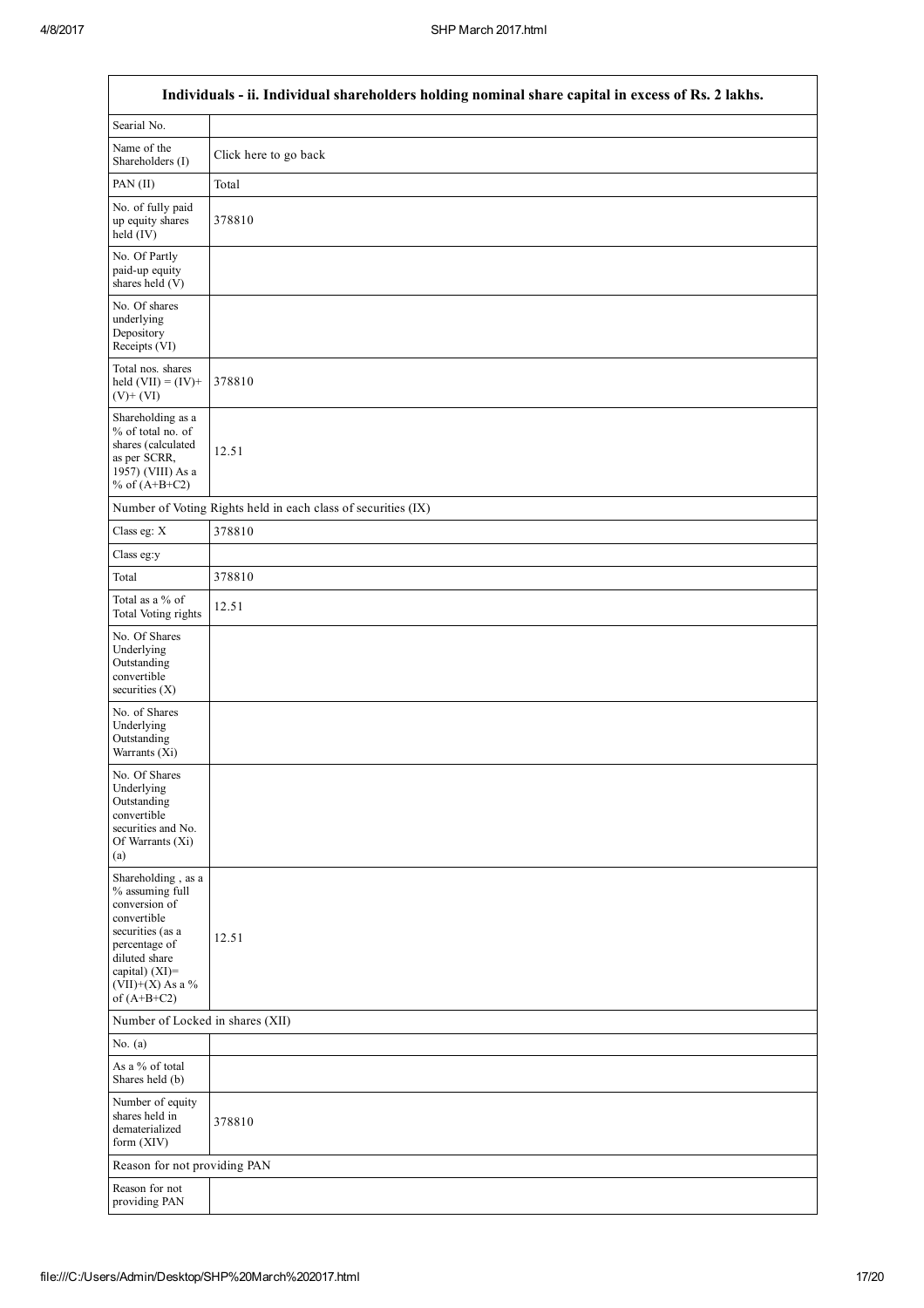| Searial No.                                                                                                                                                                           | $\mathbf{1}$                                                  | $\overline{c}$ | $\mathfrak{Z}$        | $\overline{4}$  | 5                   |                          |
|---------------------------------------------------------------------------------------------------------------------------------------------------------------------------------------|---------------------------------------------------------------|----------------|-----------------------|-----------------|---------------------|--------------------------|
| Category                                                                                                                                                                              | <b>Bodies Corporate</b>                                       | <b>HUF</b>     | $NRI - Non-$<br>Repat | $NRI-$<br>Repat | Clearing<br>Members |                          |
| Category / More<br>than 1 percentage                                                                                                                                                  | More than 1 percentage of<br>shareholding                     | Category       | Category              | Category        | Category            |                          |
| Name of the<br>Shareholders (I)                                                                                                                                                       | PROECO STOCKCOM PRIVATE<br><b>LIMITED</b>                     |                |                       |                 |                     | Click here to go<br>back |
| PAN (II)                                                                                                                                                                              | AAECP9567A                                                    |                |                       |                 |                     | Total                    |
| No. of the<br>Shareholders (I)                                                                                                                                                        | $\mathbf{1}$                                                  | 74             | $\overline{7}$        | 22              | 40                  | 143                      |
| No. of fully paid<br>up equity shares<br>$\text{held} (IV)$                                                                                                                           | 45000                                                         | 54153          | 1469                  | 20650           | 33703               | 109975                   |
| No. Of Partly<br>paid-up equity<br>shares held $(V)$                                                                                                                                  |                                                               |                |                       |                 |                     |                          |
| No. Of shares<br>underlying<br>Depository<br>Receipts (VI)                                                                                                                            |                                                               |                |                       |                 |                     |                          |
| Total nos. shares<br>held $(VII) = (IV) +$<br>$(V) + (VI)$                                                                                                                            | 45000                                                         | 54153          | 1469                  | 20650           | 33703               | 109975                   |
| Shareholding as a<br>% of total no. of<br>shares (calculated<br>as per SCRR,<br>$1957)$ (VIII) As a<br>% of $(A+B+C2)$                                                                | 1.49                                                          | 1.79           | 0.05                  | 0.68            | 1.11                | 3.63                     |
|                                                                                                                                                                                       | Number of Voting Rights held in each class of securities (IX) |                |                       |                 |                     |                          |
| Class eg: X                                                                                                                                                                           | 45000                                                         | 54153          | 1469                  | 20650           | 33703               | 109975                   |
| Class eg:y                                                                                                                                                                            |                                                               |                |                       |                 |                     |                          |
| Total                                                                                                                                                                                 | 45000                                                         | 54153          | 1469                  | 20650           | 33703               | 109975                   |
| Total as a % of<br>Total Voting rights                                                                                                                                                | 1.49                                                          | 1.79           | 0.05                  | 0.68            | 1.11                | 3.63                     |
| No. Of Shares<br>Underlying<br>Outstanding<br>convertible<br>securities (X)                                                                                                           |                                                               |                |                       |                 |                     |                          |
| No. of Shares<br>Underlying<br>Outstanding<br>Warrants (Xi)                                                                                                                           |                                                               |                |                       |                 |                     |                          |
| No. Of Shares<br>Underlying<br>Outstanding<br>convertible<br>securities and No.<br>Of Warrants (Xi)<br>(a)                                                                            |                                                               |                |                       |                 |                     |                          |
| Shareholding, as a<br>% assuming full<br>conversion of<br>convertible<br>securities (as a<br>percentage of<br>diluted share<br>capital) $(XI)$ =<br>(VII)+(X) As a %<br>of $(A+B+C2)$ | 1.49                                                          | 1.79           | 0.05                  | 0.68            | 1.11                | 3.63                     |
| Number of Locked in shares (XII)                                                                                                                                                      |                                                               |                |                       |                 |                     |                          |
| No. $(a)$                                                                                                                                                                             |                                                               |                |                       |                 |                     |                          |
| As a % of total<br>Shares held (b)                                                                                                                                                    |                                                               |                |                       |                 |                     |                          |
| Number of equity<br>shares held in<br>dematerialized                                                                                                                                  | 45000                                                         | 54153          | 1469                  | 20650           | 33703               | 109975                   |